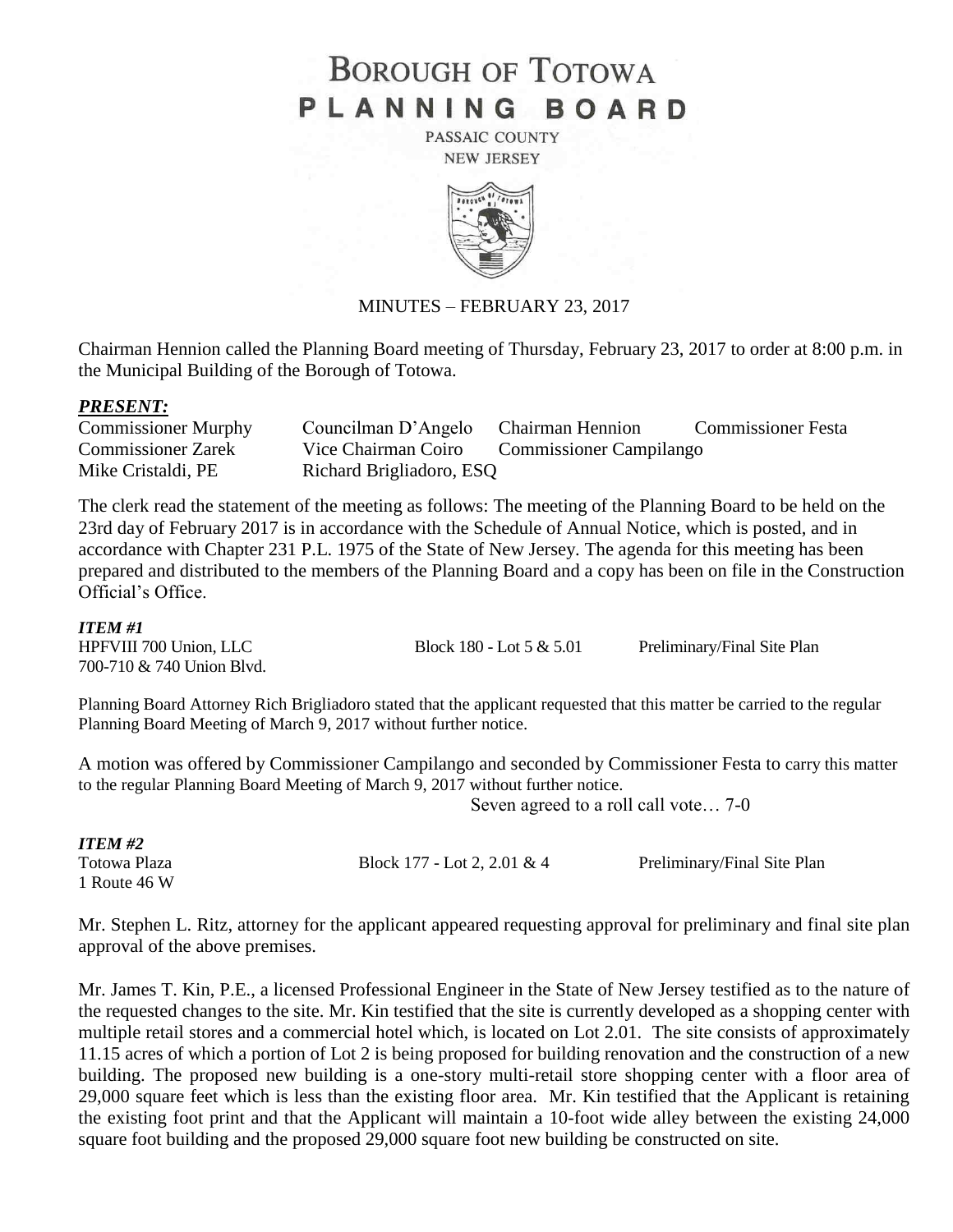There are currently 662 parking spaces on-site. Parking is shared in common among all tenants and patrons of the shopping center, as well as the Holiday Inn Hotel. The Borough of Totowa Zoning Board of Adjustment on December 12, 2007 in connection with the granting of minor subdivision approval regarding Lots 2 and 2.01, required the Applicant to provide reciprocal easements for ingress, egress, parking and access. That Resolution was memorialized on January 9, 2008. There are no changes to the existing number of on-site parking spaces, which has been previously approved by the Board.

Mr. Kin described storm water management measures that are being implemented as a result of the construction of the new 29,000 square foot building. Mr. Kin testified that the site drains toward Route 46 and away from the buildings. In accordance with the Board Engineer's request, Mr. Kin stipulated that he would submit revised plans with additional notes regarding storm water management measures which shall be subject to the review and approval of the Board Engineer. Mr. Kin also explained that the Applicant is proposing landscaping along the property line where Lot 2 adjoins Lot 4, Lot 3 and Lot 3.01.

Mr. Kin described storm water management measures that are being implemented as a result of the construction of the new 29,000 square foot building. Mr. Kin testified that the site drains toward Route 46 and away from the buildings. In accordance with the Board Engineer's request, Mr. Kin stipulated that he would submit revised plans with additional notes regarding storm water management measures which shall be subject to the review and approval of the Board Engineer. Mr. Kin also explained that the Applicant is proposing landscaping along the property line where Lot 2 adjoins Lot 4, Lot 3 and Lot 3.01.

Ms Elizabeth Dolan, P.E., a licensed Professional Engineer in the State of New Jersey with a particular expertise in traffic matters testified that the Totowa Borough Code requires a high parking ratio of seven (7) parking spaces per 1,000 square feet. She stated that the ITE recommends four (4) parking spaces per 1,000 square feet. In this instance, the Applicant is providing 5.8 parking spaces per 1,000 square feet. Ms. Dolan stated that the parking demand is low. In addition, Ms. Dolan referenced the shared parking arrangement among the various retail uses as well as the Holiday Inn Hotel as part of a common parking scheme. Ms. Dolan also testified that the approval of this application will not result in any significant increase in traffic. The Applicant will also file an application with the New Jersey Department of Transportation, which will either require the Applicant to obtain a highway access permit, or the NJDOT will issue a Letter of No Interest.

Ms. Dolan also testified that traffic counts were conducted both to and from the site, demonstrating traffic is evenly divided with 50% of the traffic utilizing Lackawanna Avenue and 50% of the traffic utilizing Route 46. Ms. Dolan also referenced on-site traffic circulation and testified FedEx type delivery trucks will access the site, but that larger trucks can be accommodated on the site. She concluded there will be no traffic circulation issues relative to truck traffic accessing the site.

Mr. Shean Chang Wang, a Registered Architect in the State of New Jersey reviewed the architectural plans and renderings with the Planning Board. The Applicant has divided the 29,000 square feet with Tenant Space 1 consisting of approximately 7,959 square feet and Tenant Space 2 consisting of 8,094 square feet. There is also proposed a 160 square foot utility room. The anticipated remaining Tenant Spaces identified as Spaces 3 through 7 are each anticipated to be 2,250 square feet in area. In addition, there is a service corridor of 946 square feet, which has been designed as an emergency fire access with access from Tenant Spaces 3 through 7. Mr. Wang also identified for the Board the types of construction materials that will be utilized for the building façade including, but not limited to, stone veneer, insulated glass and aluminum tube framing and EFIS. The Applicant indicates that it will conform to the Sign Ordinances of the Borough of Totowa, or it will return to the Planning Board to seek relief from any Sign Ordinance requirements with which it is unable to comply.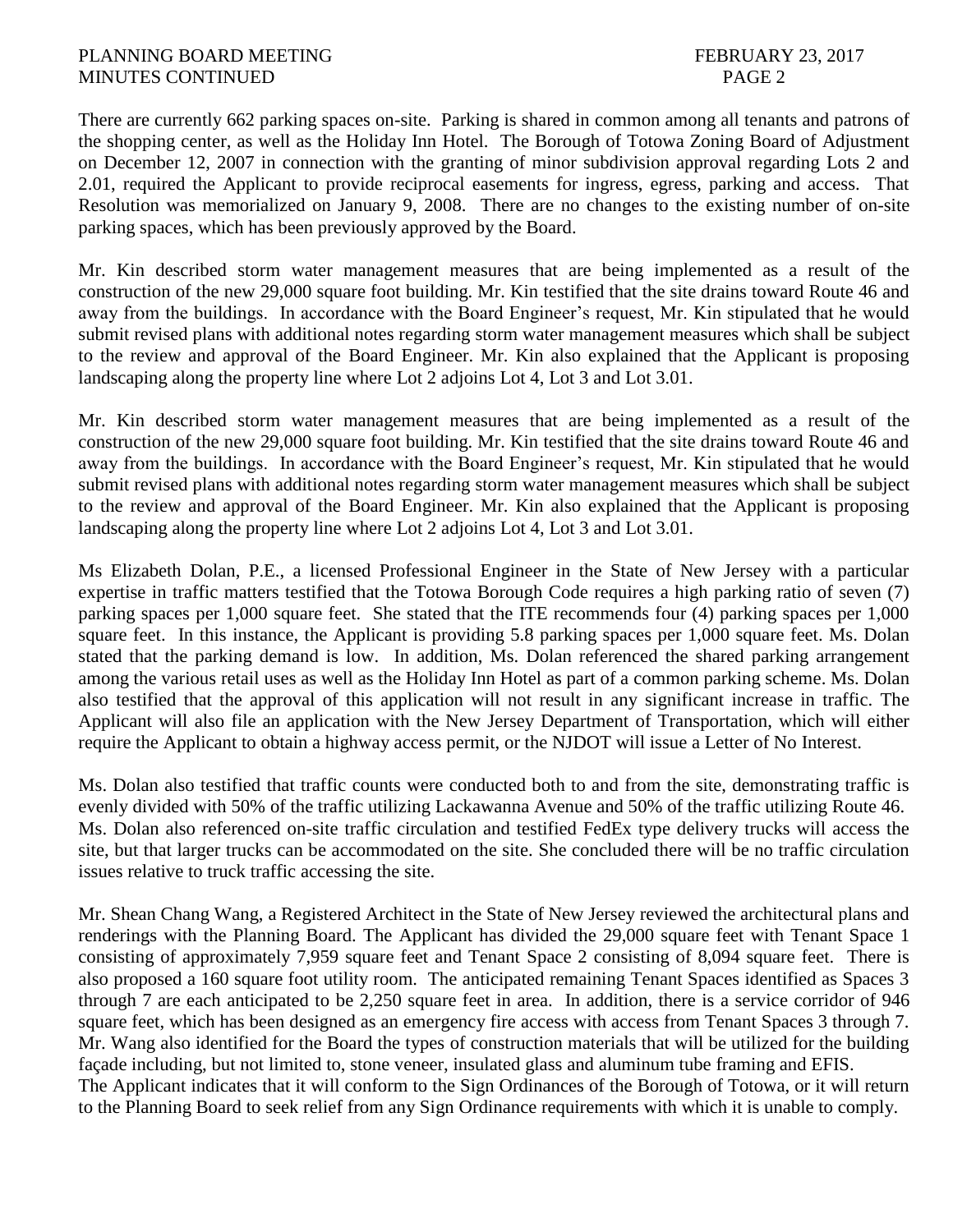# PLANNING BOARD MEETING FEBRUARY 23, 2017 MINUTES CONTINUED PAGE 3

A motion was offered by Commissioner Campilango and seconded by Commissioner Festa to open the public portion of the meeting.

# NO PUBLIC TO BE HEARD

A motion was offered by Commissioner Campilango and seconded by Commissioner Festa to close the public portion of the meeting.

Documents submitted in support of the application were the follows:

1. Completed Borough of Totowa Planning Board Application Form signed and dated November 28, 2016.

2. Architectural Plans prepared by Shean Chang Wang, Architect dated August 4, 2016 with revisions through November 8, 2016 and consisting of three (3) sheets identified as Sheets A-01, A-02 and A-03.

3. Preliminary and Final Site Plan for Totowa Plaza Rt 46, LLC prepared by Shoen Engineering (James T. Kin, P.E.) dated October 18, 2016 consisting of fourteen sheets.

A motion was offered by Commissioner Campilango and seconded by Commissioner Murphy to approve the preliminary and final site plan as presented. This approval is subject to and contingent upon the following conditions and will be memorialized in a Resolution at a future date:

- 1 The Applicant will submit revised plans to add notes and any other required information relative to storm water management measures which shall be subject to the review and approval of the Board Engineer.
- 2 The Applicant will submit revised plans amending the area and bulk schedule to reflect the requirements under the B-3 Highway Business Zone District.
- 3 The Applicant will submit revised plans revising the signature block for the Chairman, Board Secretary and Board Engineer to properly reflect the Borough of Totowa Planning Board as the reviewing Board.
- 4 The Applicant will provide a signage plan which is compliant with the Sign Ordinances of the Borough of Totowa, or the Applicant shall return to the Planning Board to seek relief for any signage that does not comply with the Borough Sign Ordinances.
- 5 The Applicant will obtain Hudson/Essex/Passaic Soil Conservation District approval, if required.
- 6 The Applicant will obtain New Jersey Department of Environmental Protection approval, if required.
- 7 The Applicant will obtain New Jersey Department of Transportation (NJDOT) approval for a highway access permit or obtaining a Letter of No Interest from the NJDOT, if required.

Seven agreed to a roll call vote… 7-0

A motion was offered by Commissioner Campilango and seconded by Commissioner Festa to approve the Planning Board Minutes of January 26, 2017 as prepared.

Seven agreed on a roll call vote……….7-0

# **RESOLUTIONS:**

A motion was offered by Commissioner Campilango and seconded by Commissioner Festa to approve the resolution for Sparkle Spa – Blk. 93 – Lot 5 as presented.

Six agreed on a roll call vote……….6-0

A motion was offered by Commissioner Campilango and seconded by Commissioner Festa to approve the resolution for Pizza Mia – Blk. 139 – Lot 4 as presented.

Six agreed on a roll call vote……….6-0